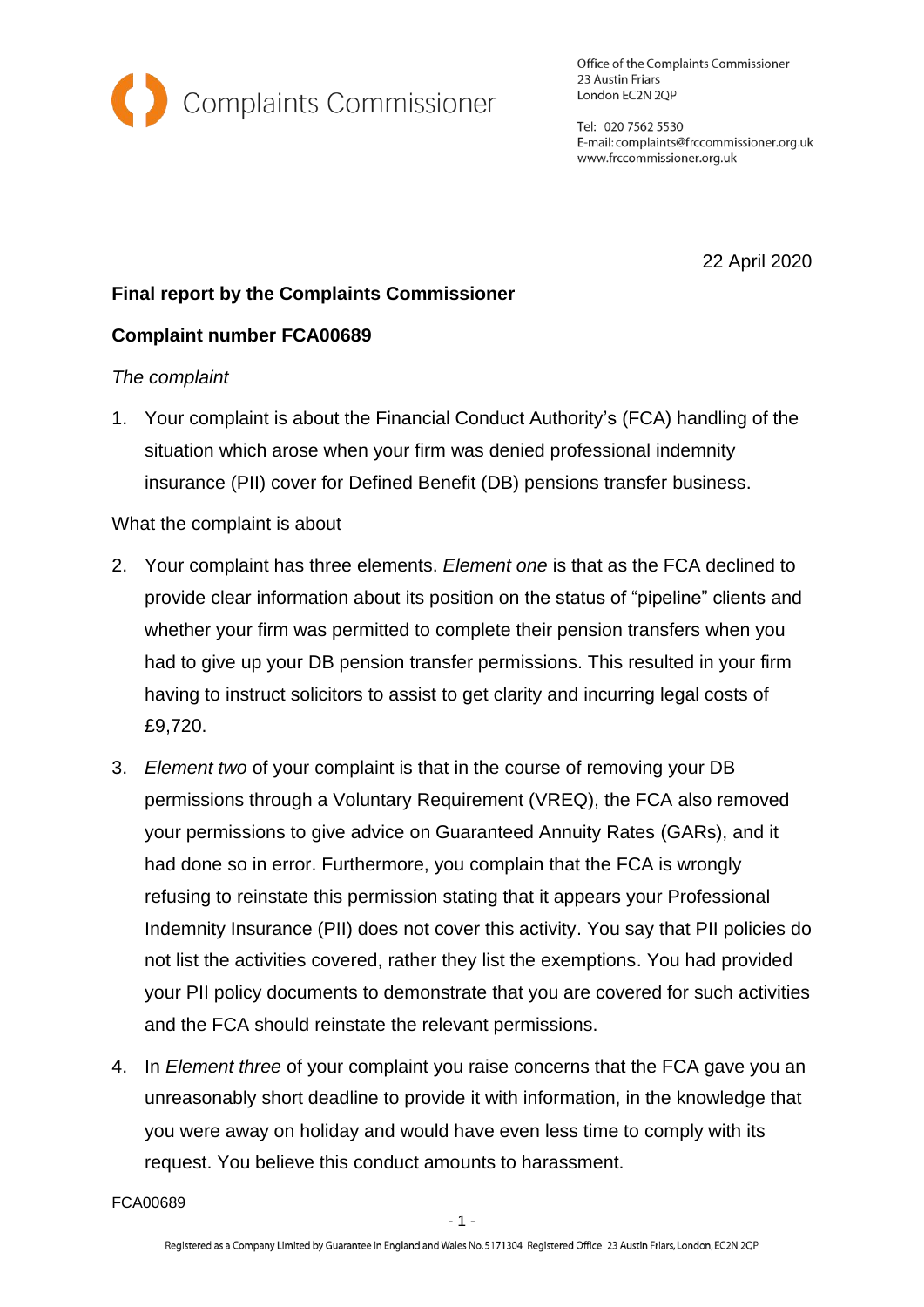#### *What the regulator decided*

- 5. The FCA did not uphold any element of your complaint.
- 6. In relation to *Element one* it stated that

*I am satisfied it was pointed out to you, shortly after you queried the matter, that the FCA would expect [your firm's] fee to be refunded if [your firm] was unable to provide the service for which the fee was taken. As such I feel it was made clear to you, within a reasonable timescale, that [your firm]'s clients should not be adversely affected by any reduction in [your firm]'s permissions… I find the FCA provided [your firm] with an answer on whether its clients were in pipeline within a reasonable timescale from when it was given sufficient information to reach an informed decision. In summary, I understand you consider the FCA caused [your firm] to incur legal costs. I am not persuaded that was the case. I say this because:*

- *The FCA is not obliged to provide advice to firms on matters of compliance. Its primary function is to protect consumers and as [your firm] was without PII I feel the FCA acted appropriately.*
- *[your firm] chose to employ legal counsel.*
- *[your firm] did not cooperate fully with the FCA (which in my opinion drew matters out).*
- 7. In response to *Element two* of your complaint, the FCA stated 'I find the FCA gave [your firm]'s PII policy sufficient consideration and that it was right to ensure any ambiguity was clarified before amending the VREQ'*.*
- 8. In response to *Element three*, the FCA stated

*I realise the Associate knew you were on holiday until 31 October 2019 when they sent the email of 16 October. However, the timescale provided still gave you more than one week, from your planned return from holiday, in which to respond. Moreover, the email was very clear - you could request further time from the Associate if you felt it necessary. In the circumstances, I am satisfied the Associate treated you and HFSL in a professional and courteous manner – the timescales provided were reasonable and open to negotiation. I also understand the deadline was later extended, with your agreement, to 15*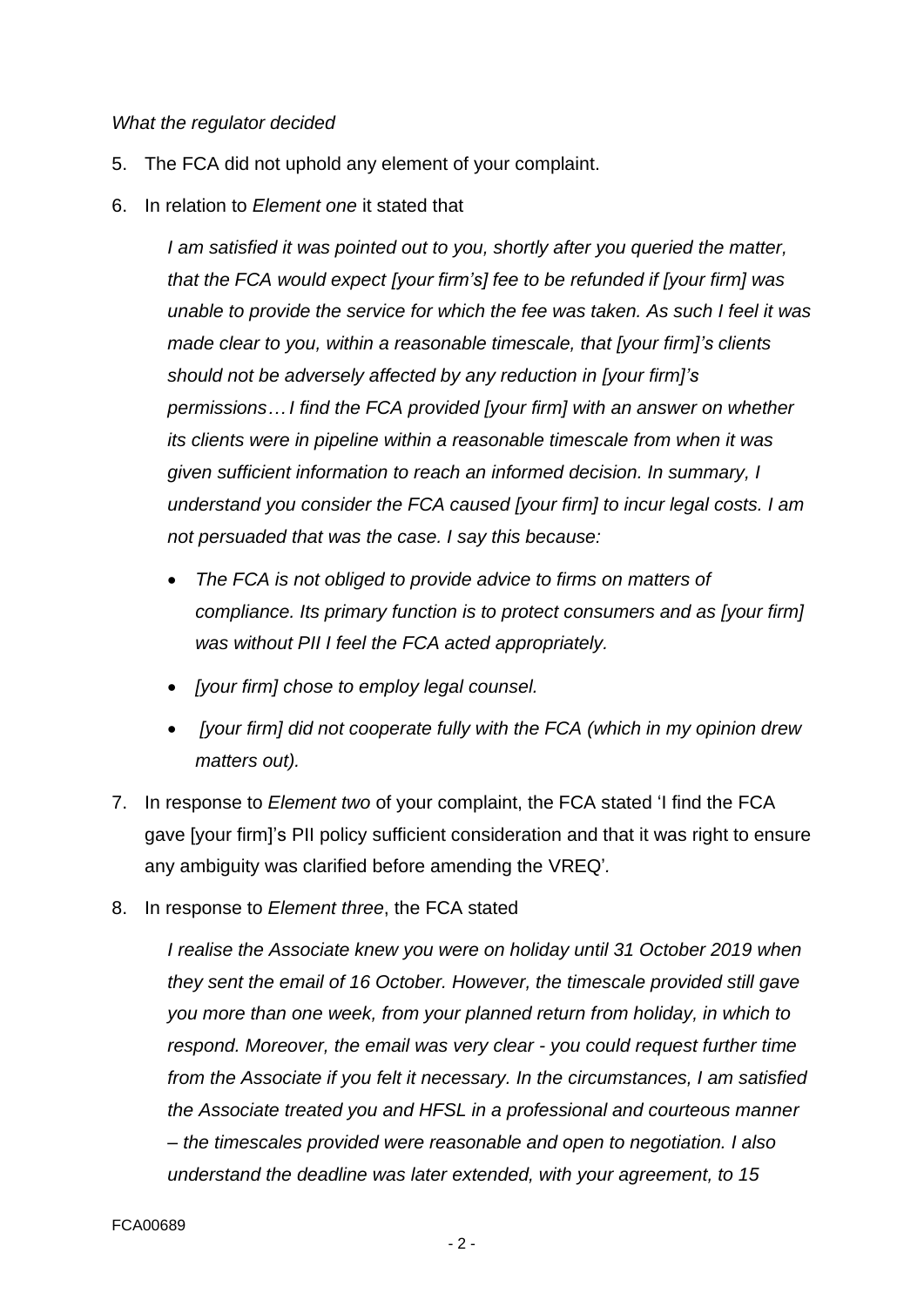*November. I am not persuaded you were treated unreasonably or harassed in any way.*

# *Why you are unhappy with the regulator's decision*

9. You believe 'the FCA acted unreasonably and their actions were heavy handed & offered the clients involved no protection whatsoever. Their actions have caused us untold stress and significant legal fees and I feel their complaints handler has simply swept the majority of my complaint under the carpet.'

# *Preliminary point*

- 10. I should start by setting out that your complaint is not the first complaint I received from a firm which was providing DB transfer advice but had to withdraw from this market as a result of being unable to renew its PII cover.
- 11. I have sympathy for the strength of feelings that arise when through no fault of your own or that of your firm you are suddenly unable to carry on doing a type of business which amounts to a significant portion of your firm's work (39% in your case) and consequently may lead to income reduction and job losses. I also note that you are not satisfied with the outcome of my investigation and you chose not to comment substantively on my preliminary report.
- 12. There have also been concerns raised by the Personal Finance Society about the growing number of policy exclusions, the serious delays in advisers being provided with PII quotes and the exponential premium growth affecting firms. Apparently as a result, a number of advisers are seemingly being forced out of the DB market. Your complaint raises the same general concerns and I suggest the FCA considers these and others in its work in the areas of DB transfers and PII requirements.

### *My analysis*

### *Element one*

13. On 30 August 2019 you notified the FCA that you were unable to secure the renewal of your PII to cover DB transfer activities and stated that you would either need to cease this type of work or sell your business. In your SUP 15 Notification Form you also stated that you hoped to carry on as normal for three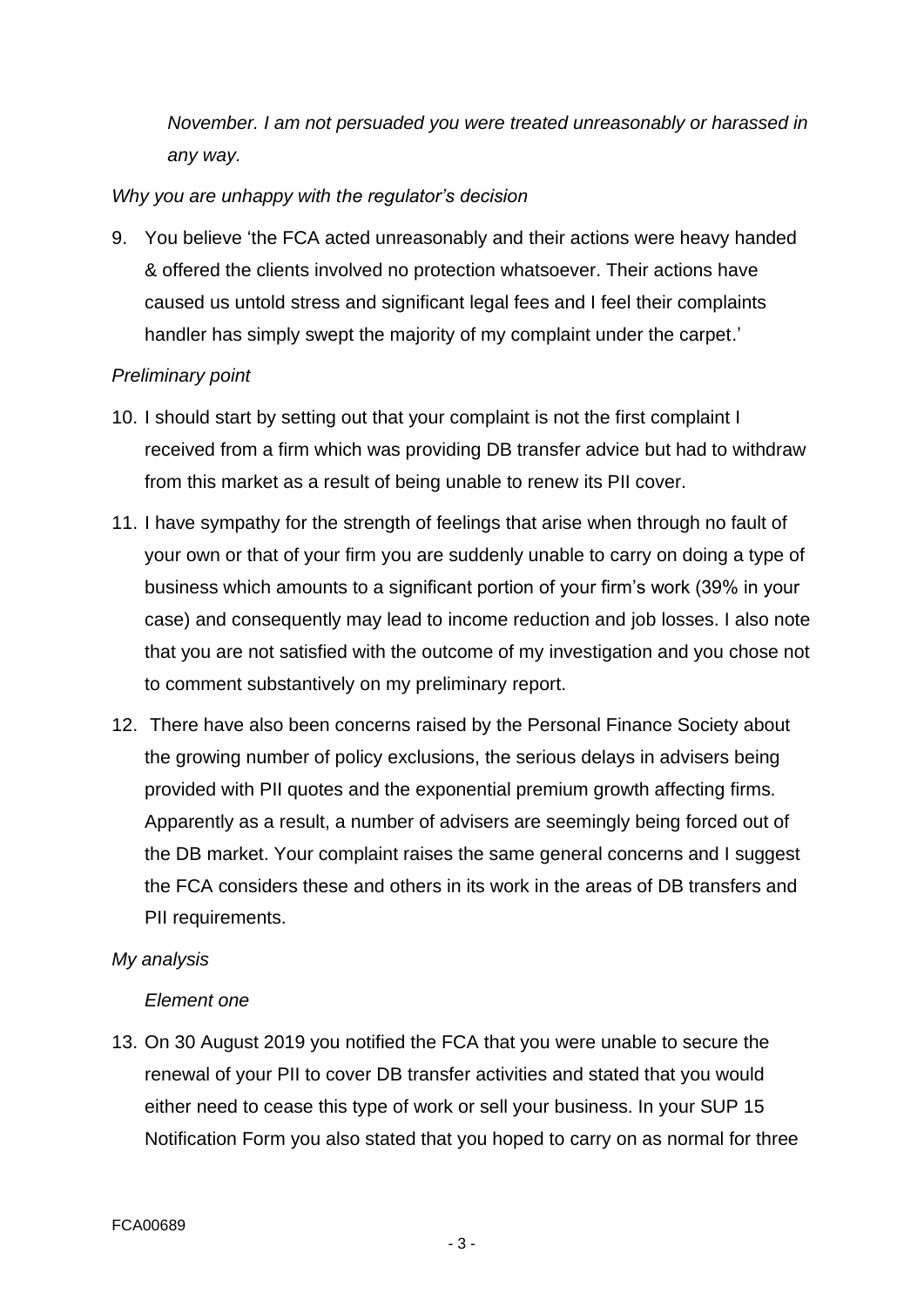to six months, for the benefit of your customers and staff, while you were looking for a solution.

- 14. On 5 September 2019 you received a response from the FCA, stating that 'As the firm no longer has PI insurance covering defined benefit pension transfers, the firm must immediately stop writing this business. Any pension transfer work that is currently in progress will need to be transferred to another authorised firm [my emphasis] who has the correct permission and adequate PI insurance in place."
- 15. You replied on 6 September 2019 expressing your disappointment with the course of action the FCA had chosen to pursue, and stated that you wished to appeal the decision asking you to stop writing business with immediate effect, including any 'pipeline' work. You did not make a specific reference to the nine clients who were the focus later on; you were speaking in general terms about the impact on the business and your clients.
- 16. A number of emails and letters then followed between you and the FCA, as set out in detail in the FCA's response to your complaint. Notably, the FCA sent you a letter dated 17 September 2019, in response to the information you had previously sent to it, and asked you to provide information in relation to each of your pipeline clients so that it could assess their situation, what the impact of having to transfer to a different adviser would be, and asked you to set out how and why this would cause a detriment to each client.
- 17. The legal advisers you appointed responded on your behalf on 19 September 2019 and stated that your firm was concerned about providing all the information the FCA had asked for in case it wished to rely on this in enforcement proceedings against your firm. They asked for a waiver to confirm this would not be done. They did, however, confirm that the minimum cost to each client would be the advice fee of £1,250, and that the situation could be worse for those who missed their transfer deadline date with the result that their transfer value offer expired.
- 18. It was at this point that your representatives expressed your willingness to undertake not to take on any new DB business, so long as you were permitted to complete your pipeline work.

- 4 -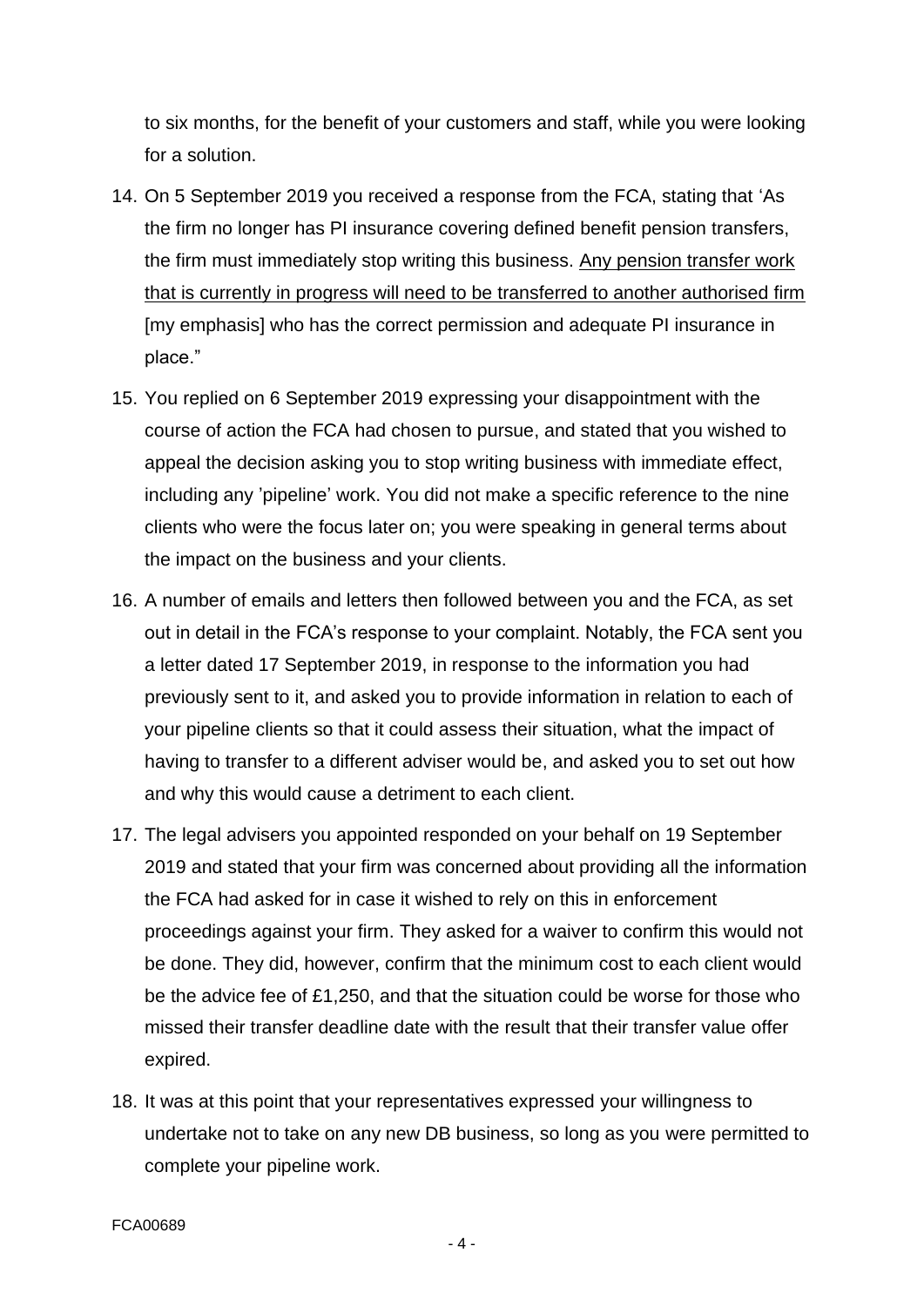- 19. Following further correspondence on 23 September 2019, you provided the required information about the pipeline pension transfers on 25 September 2019.
- 20. The FCA's case to issue an Own Initiative Requirement to vary your firm's permissions (OIREQ), in order to stop it doing DB pension transfer work, was considered by the Regulatory Transactions Committee (RTC) on 1 October 2019.
- 21. The RTC approved the OIREQ on the condition that the FCA tried to resolve the issues through a Voluntary Requirement (VREQ) first. Importantly, it also highlighted that earlier communications with firms in such situations would be good practice.
- 22. On 2 October 2019 you had a telephone call with the FCA in which you were told about the RTC's decision and that, as it was not your fault that you could not obtain PII, it was still open to the firm to sign a VREQ, rather than the FCA issuing an OIREQ.
- 23. You again raised the issue of the pipeline clients and asked if the FCA would cover their fee costs, should they need to pay for advice a second time around.
- 24. You were told that the FCA would not cover the costs and that the requirements would be going ahead one way or another.
- 25. Following two days of correspondence, on 4 October it was agreed that your firm could complete the transfers of nine DB pensions, 'that have already been submitted to trustees of the ceding arrangement and/or the provider'.
- 26. You state that this change of direction by the FCA was as a result of you having to employ 'an advocate to go to court & threaten them with an interdict'.
- 27. Having reviewed the correspondence and considered the timeline of events, it is clear to me that you were initially hoping to carry on with your DB business until a solution to the lack of PII (such as a new policy) could be found. When it became clear that this would not be possible, you expressed clear concerns about ensuring that the consumers in your pipeline did not suffer a detriment.
- 28. Firms holding compliant PII at all times for the regulated activities they carry out is a fundamental requirement of being authorised and holding permissions for specified types of activities: the rules are very clear about this. It is the FCA's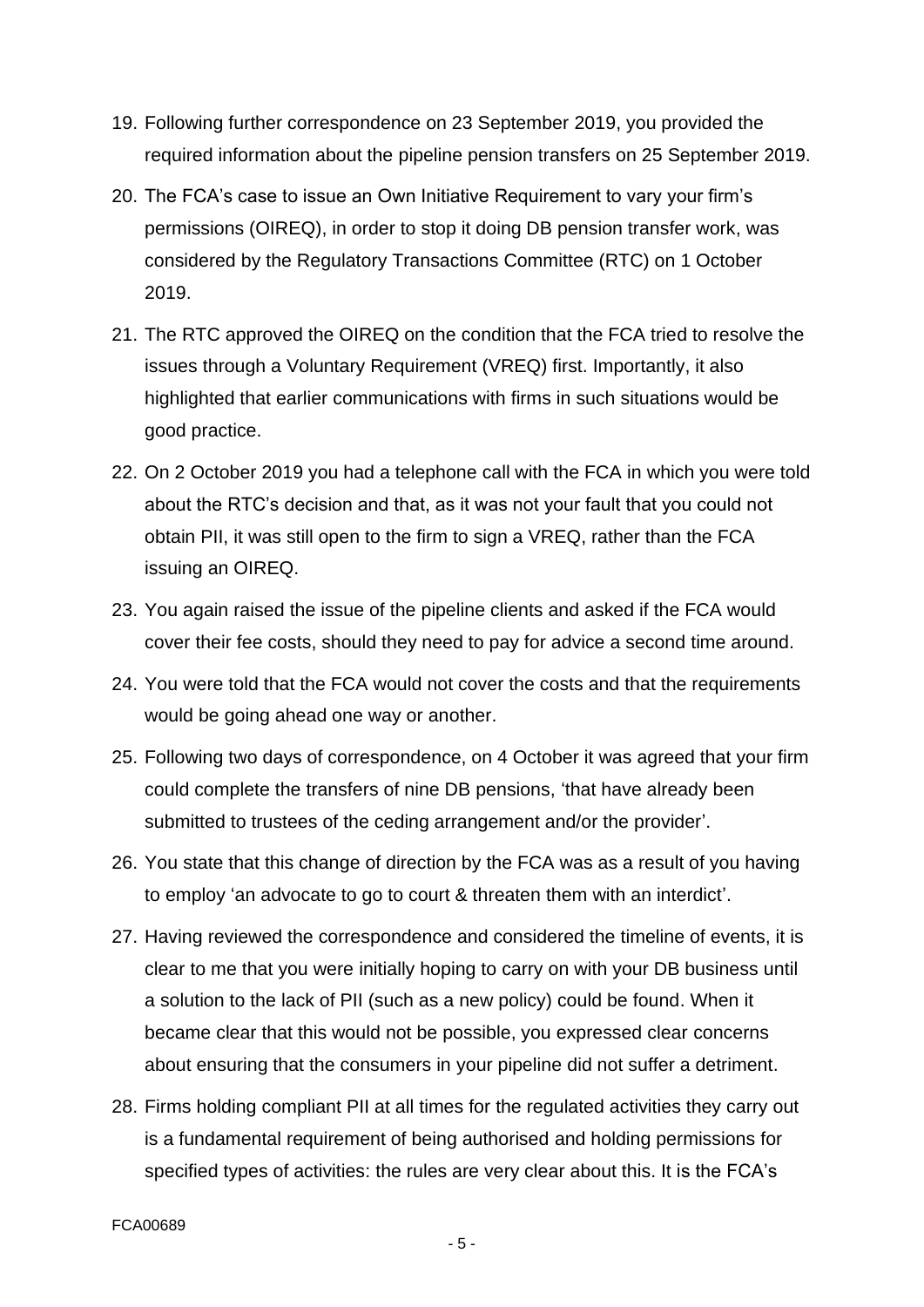duty to take action in relation to firms that do not meet the threshold conditions for carrying out regulated activities, and that is what it did in relation to your firm. It did so in a way that was consistent with other firms in this position.

- 29. You have made a valid point that it cannot be guaranteed that a firm that has PII cover in October will still have that cover in January the following year, so the holding of valid PII at a particular moment is no guarantee of cover at the point a claim may be made. However, the fact of the matter is that firms are required to have compliant PII cover in place in order to carry out regulated activities, such as DB pension transfers, which your firm did not at a time when you were looking to complete the DB transfers.
- 30. The FCA also clearly recognised that you were unable to obtain the relevant PII cover through no fault of your own and did not press ahead with issuing an OIREQ when it could have done so from 1 October 2019. Instead, it tried to persuade your firm to agree to a VREQ, which would spare your firm from having a First Supervisory Notice issued and published against it.
- 31. I consider that it was not unreasonable for the FCA to have requested information from your firm about the pipeline business you were undertaking and were hoping to complete before signing the VREQ, in order to analyse each case on its merits and be able to make an informed decision about allowing your firm to complete the transfers or not, as the case might be.
- 32. It was also not unreasonable for the FCA to suggest that one way you could mitigate your clients' losses without breaching FCA rules would be to refund the fees they had paid you for the services up to date. It is not the FCA's role to comment on contractual agreements and what fees were earned, and whilst I note your comments in your complaint letter to me about your firm's charging structure, even if this may not have been the most desirable outcome for you, it would have been one way of mitigating potential losses for your customers.
- 33. You only made an offer to compromise, specifying that you had clients in mind who were in the pipeline and could be adversely affected by the VREQ, on 19 September 2019. You only provided all the necessary information requested by the FCA on 25 September 2019, after you were issued with a section 165 FSMA 2000 request for information. The agreement for the nine cases to be excluded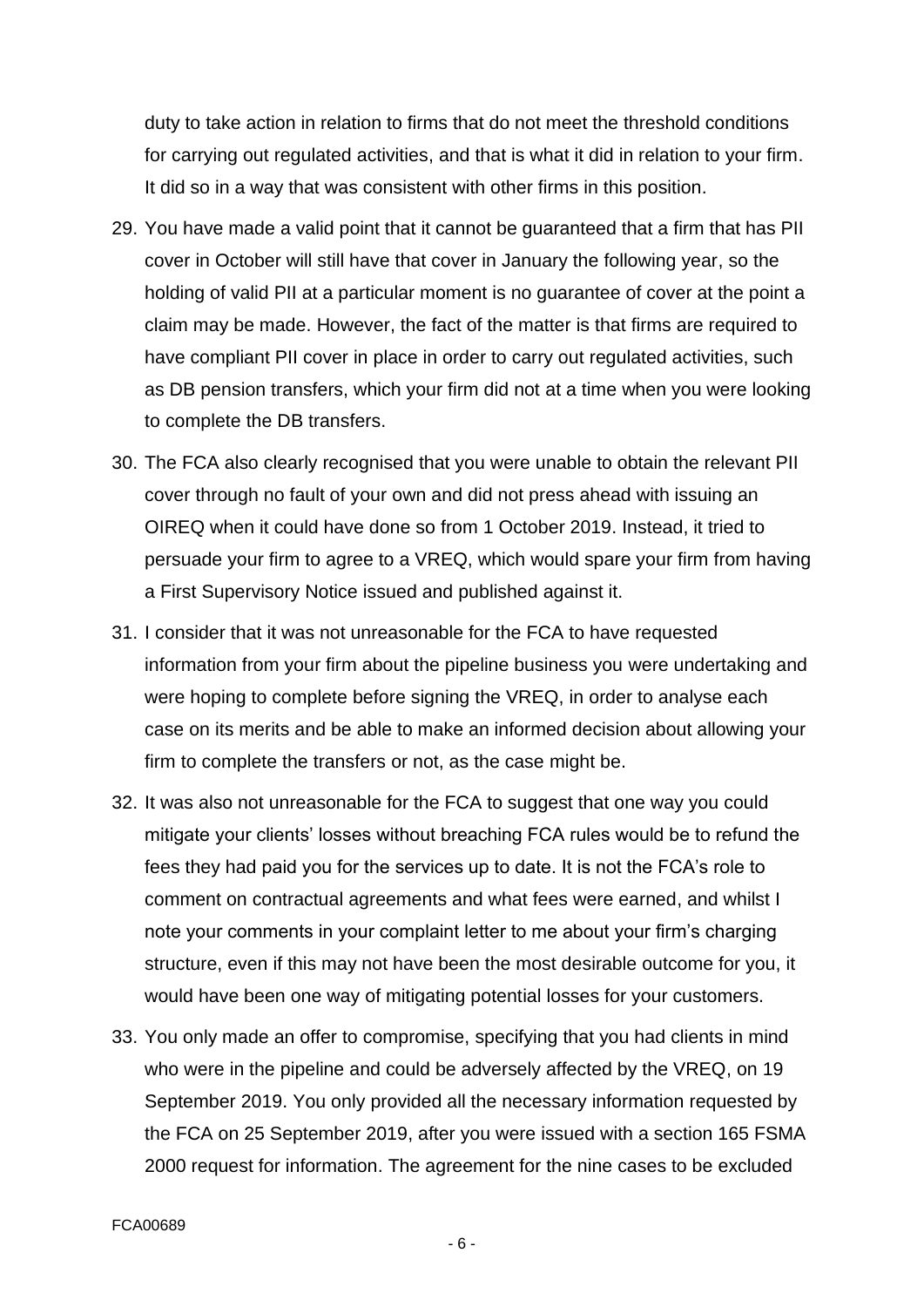from the VREQ was reached on 4 October 2019, within six working days of you providing all the relevant information.

- 34. In my view this was not an unreasonable amount of time to have taken to reach a position on this question. Ultimately, you achieved the outcome you were hoping for, which was protecting the interests of your clients and preventing them having to incur further costs.
- 35. As it stands, I do not believe the time taken, from 5 September to 4 October 2019, to reach a position both you and the FCA were satisfied with was unreasonable, and I do not believe that you should be reimbursed for the legal expenses you incurred for obtaining professional advice at a difficult time. Instructing a lawyer was ultimately a decision for your firm. I therefore do not uphold *Element one* of your complaint.
- 36. I do however believe that there may be some lessons to learn about the way in which the FCA deals with pipeline cases, and how early in the process it makes decisions about which transactions can be completed and which have to be referred to a different firm, to save time both for itself and the firms it is dealing with. The FCA has a difficult balance to strike in providing robust protections for consumers – which may require it to proceed with some caution – while moving with sufficient speed to try to avert unintended consequences (for example problems with pipeline clients). For that reason, I invite the FCA to consider whether there are ways of further tightening the timescales in which such matters are dealt with.

### *Element two*

- 37. Following the VREQ being agreed between you and the FCA, and your firm signing it, it was brought to your attention by a third party that the VREQ appeared to restrict your firm's ability to give advice about GARs.
- 38. You asked the FCA to rectify this problem, as the only excluded activity on your PII policy, and therefore affected by the VREQ, was DB pension transfers, and your permissions should therefore show that you were allowed to advise on GARs.
- 39. The FCA informed you that it found that some of the terms in your PII policy were not defined sufficiently well for it to be persuaded that advice on GARs was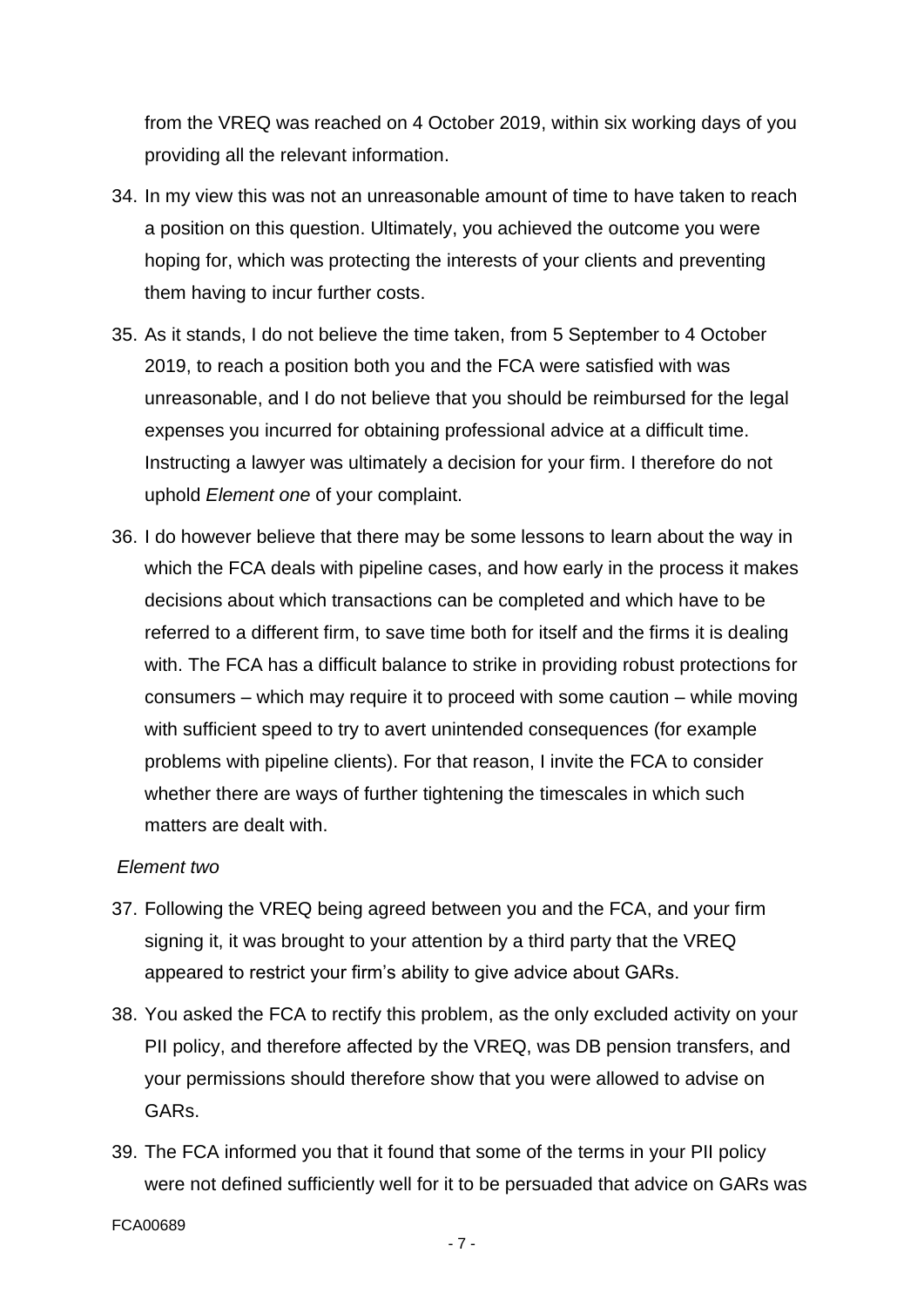in fact covered by the policy. You were asked to contact your insurance provider and obtain explicit confirmation that this sort of advice was covered.

- 40. You found this request unreasonable as in your view it is obvious what the exclusion covers, and that your firm should be permitted to give advice on GARs.
- 41. It is not my role to interpret and adjudicate insurance policies, therefore I cannot comment on whether GARs are covered by your PII policy. I consider, however, that it was not unreasonable for the FCA to request that you provide clarification from your provider about the exact terms, inclusions and exclusions of the policy to enable the FCA to be satisfied that GARs are covered.
- 42. In light of the difficulties your firm had experienced as a result of not being able to obtain compliant PII cover for DB transfer work, I understand why you might have found this request exasperating. However, a simple request to your insurance provider to confirm whether GARs were included under or excluded by your policy would have resolved this situation. This option is still open to you and the FCA has undertaken to amend the VREQ to make it clear that GARs are not included if your PII provider confirms that such advice is not excluded.
- 43. I cannot uphold your complaint that the FCA was unreasonable in not amending the VREQ until your firm provided confirmation that this type of work was not excluded under your PII policy.

#### *Element three*

- 44. This element of your complaint is connected with the correspondence and information requests, specifically an email sent to you on 16 October 2019, when you were on holiday.
- 45. You believe that the FCA's request for a significant amount of information, sent to you in the knowledge that you were on holiday and therefore would not be able to deal with it until your return two weeks later, was unreasonable and amounted to harassment, as it was sent to you with the sole intention of causing upset.
- 46. It is accepted that the FCA sent you its request at a time when it was known you were on holiday. The email did not acknowledge this fact and whilst the timeline